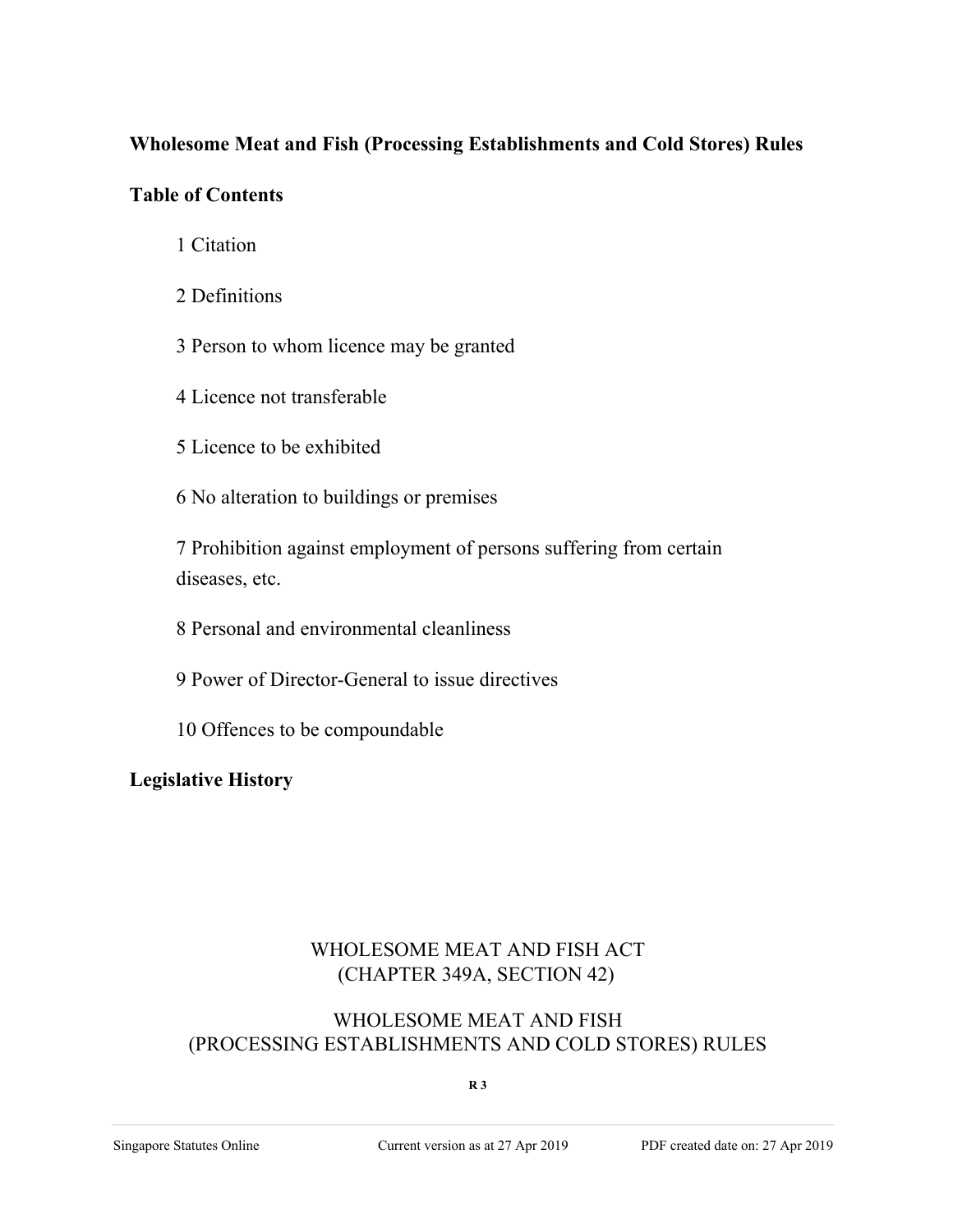#### **G.N. No. S 555/1999**

#### **REVISED EDITION 2001**

(31st January 2001)

[10th December 1999]

### **Citation**

**1.** These Rules may be cited as the Wholesome Meat and Fish (Processing Establishments and Cold Stores) Rules.

## **Definitions**

**2.** In these Rules, unless the context otherwise requires —

- "harmful substance" means any substance, material or other article which, if introduced into or allowed to come into contact with any meat product, fish product or processing ingredient, would —
	- (*a*) adulterate or contaminate the meat product, fish product or processing ingredient; or
	- (*b*) otherwise render the meat product, fish product or processing ingredient unfit for human consumption,

and includes any pesticide residue, organic or inorganic compound, hormone, hormone-like substance, growth promoter, antibiotic, anthelminthic, therapeutic or prophylactic agent, radio-active fallout, which may be harmful to human health if ingested;

"licence" means a licence granted by the Director-General under section 13 of the Act which permits the holder thereof to use any premises as a processing establishment or cold store;

"licensee" means a person who holds a valid licence;

"processing ingredient" means any substance which is used or intended to be used in the processing of meat products or fish products by being added to such products, and includes any preservative or dye-stuff.

# **Person to whom licence may be granted**

**3.**—(1) The Director-General shall not grant a licence to any person unless the person is carrying on business in Singapore and is —

(*a*) registered under the Business Registration Act (Cap. 32); or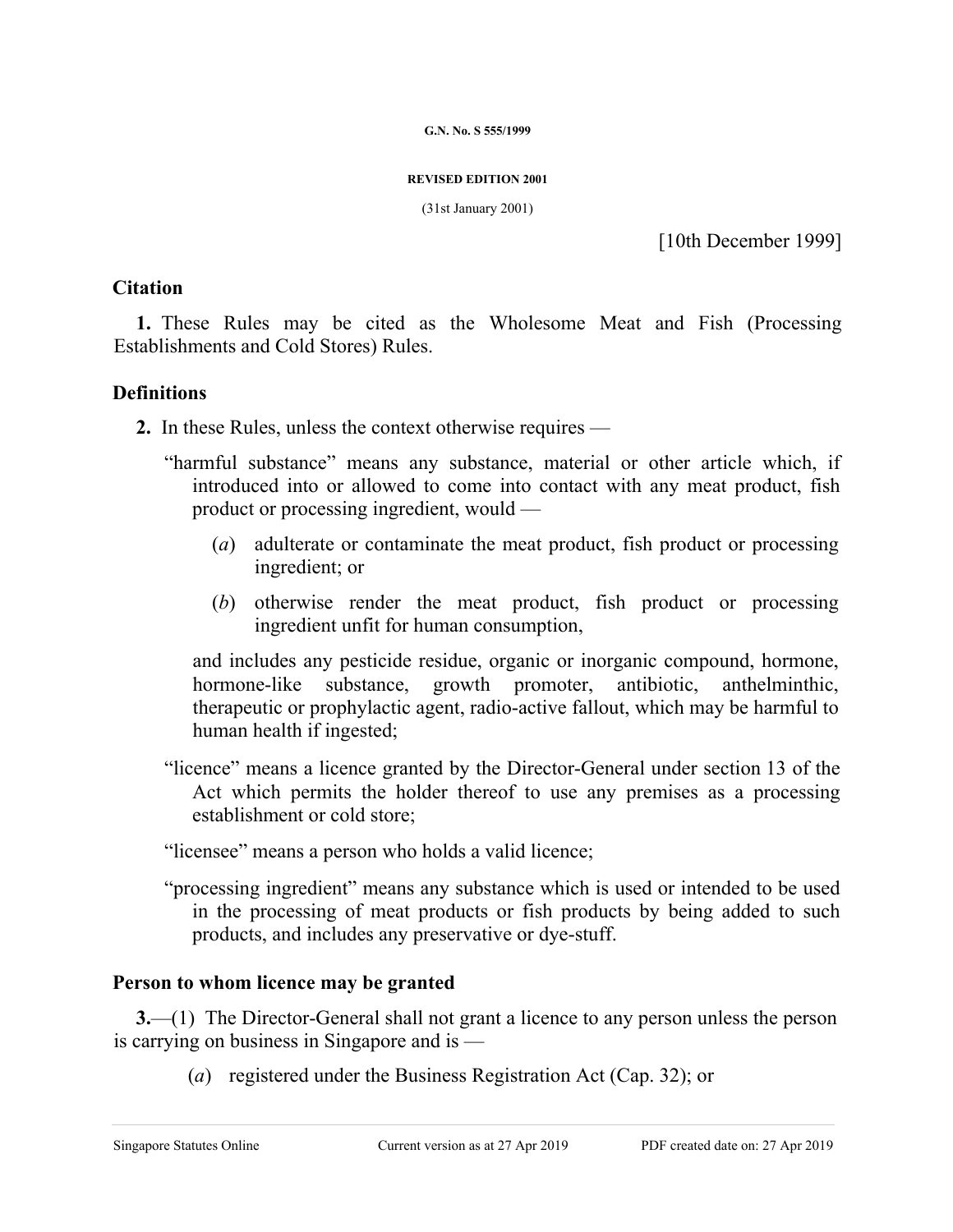(*b*) in the case of a company, incorporated or registered under the Companies Act (Cap. 50).

(2) The Director-General may refuse to grant a licence to an applicant if he is satisfied that the applicant or one of his partners or, if the applicant is a body corporate, one of its directors —

- (*a*) had previously been convicted of an offence under the Act or these Rules; or
- (*b*) was the holder of a licence which had been revoked under section 8 of the Act.

## **Licence not transferable**

**4.**—(1) No licensee shall transfer or assign the benefit of his licence to any other person.

(2) A licensee who contravenes paragraph (1) shall be guilty of an offence and shall be liable on conviction to a fine not exceeding \$10,000.

### **Licence to be exhibited**

**5.**—(1) A licensee shall exhibit his licence in a conspicuous position in the processing establishment or cold store in respect of which the licence has been granted.

(2) A licensee who fails to comply with paragraph (1) shall be guilty of an offence and shall be liable on conviction to a fine not exceeding \$10,000.

## **No alteration to buildings or premises**

**6.**—(1) A licensee shall ensure that no alteration or change shall be made to the buildings or premises of his licensed processing establishment or cold store unless plans of the alteration or change are first submitted to the Director-General or an authorised officer and his prior written approval is obtained.

(2) A licensee who fails to comply with paragraph (1) shall be guilty of an offence and shall be liable on conviction to a fine not exceeding \$10,000.

# **Prohibition against employment of persons suffering from certain diseases, etc.**

**7.**—(1) No licensee shall employ or permit any person to work in his licensed processing establishment or cold store if he knows or has reasonable grounds for suspecting that such person —

(*a*) is suffering from or is a carrier of any disease or other condition; or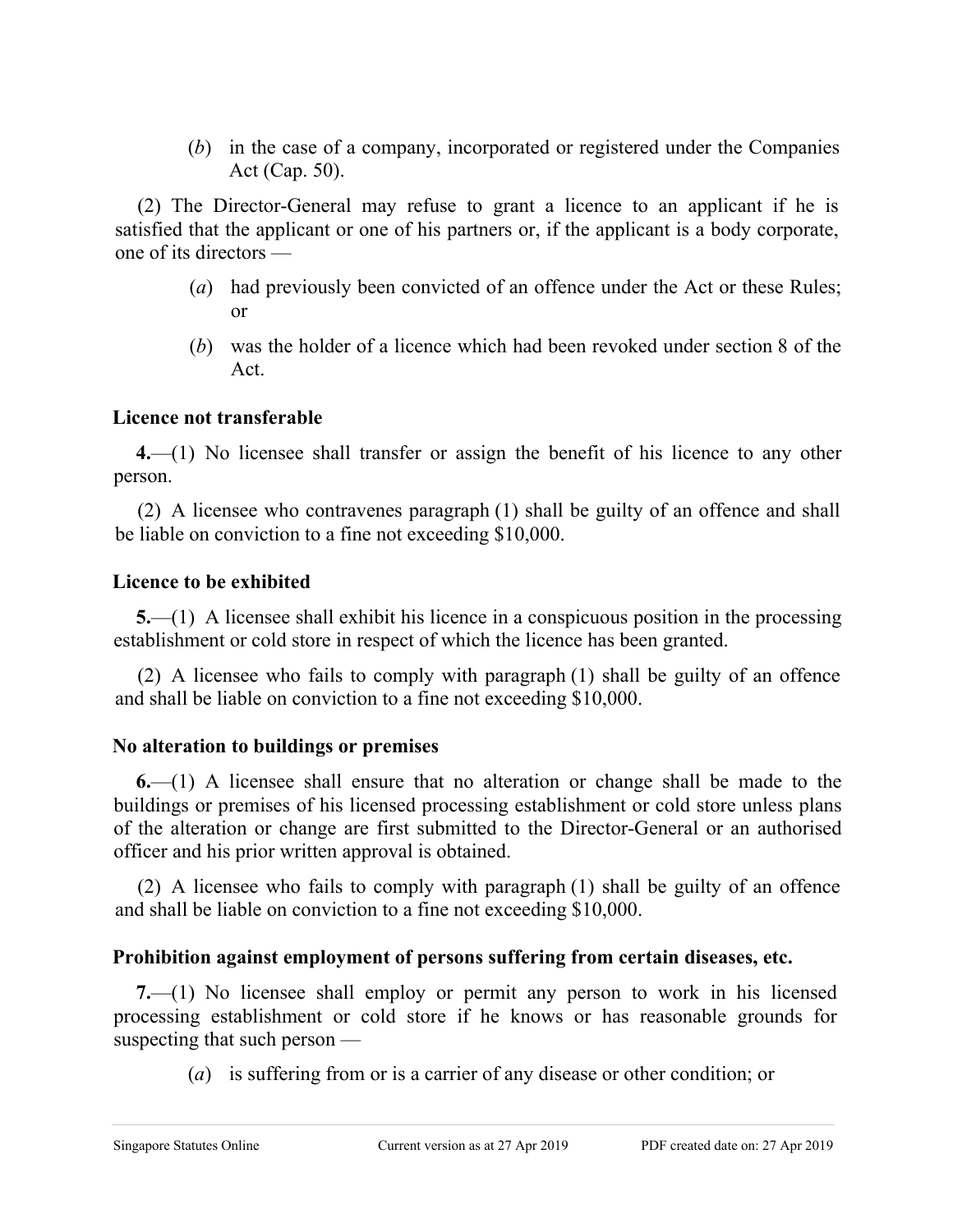(*b*) is afflicted with any infected wound or sore,

that is likely to contaminate any meat product or fish product in the processing establishment or cold store or infect any other person employed therein.

(2) A licensee shall —

- (*a*) cause every person employed in his licensed processing establishment or cold store to be examined by a medical practitioner at the time of his appointment and at least once a year thereafter; and
- (*b*) obtain from the medical practitioner a certificate of fitness in respect of every such person who is found fit by the medical practitioner to be employed at the processing establishment or cold store.

(3) The certificate of fitness of every person employed at the licensed processing establishment or cold store shall —

- (*a*) be kept at the processing establishment or cold store, as the case may be; and
- (*b*) be readily available for inspection by the Director-General or an authorised officer when so required.

(4) The Director-General or an authorised officer may, from time to time, require a licensee to subject the persons employed by him in his licensed processing establishment or cold store to such additional medical examinations or such other medical tests or vaccinations as the Director-General or authorised officer thinks necessary.

(5) A licensee who fails to comply with paragraph (1), (2) or (3) or with any requirement under paragraph (4) shall be guilty of an offence and shall be liable on conviction to a fine not exceeding \$10,000.

(6) In this rule, "medical practitioner" means a medical practitioner registered under the Medical Registration Act (Cap. 174).

# **Personal and environmental cleanliness**

**8.**—(1) Every person who is employed in a licensed processing establishment or cold store shall handle any meat product, fish product or processing ingredient in a hygienic manner.

(2) No person who is employed in a licensed processing establishment or cold store shall —

- (*a*) while handling any meat product, fish product or processing ingredient
	- (i) apply his fingers to his mouth, eye, ear, nose or scalp;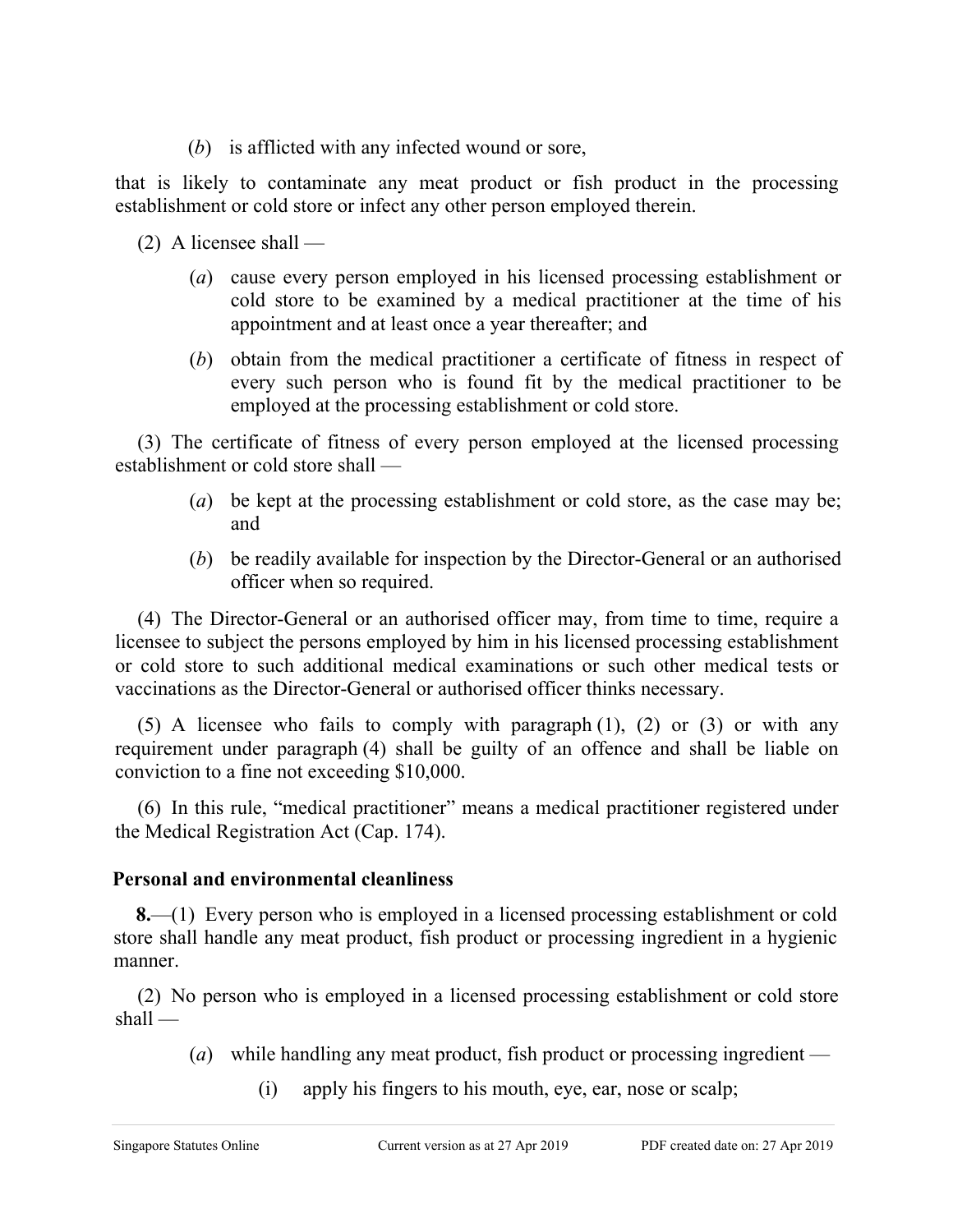- (ii) cough, spit, sneeze or expel mucus from his nose;
- (iii) smoke, or use tobacco or snuff or any other preparation or chew tobacco or betel nuts; or
- (iv) wipe his hands on his clothing or with any other material other than a clean, single-use towel; or
- (*b*) place any harmful substance in such manner as to be likely to come into contact with any meat product, fish product or processing ingredient.

(3) Every person who is employed in a licensed processing establishment or cold store shall, when handling any meat product, fish product or processing ingredient —

- (*a*) wear clean attire and keep his body clean;
- (*b*) wear appropriate protective attire;
- (*c*) protect or cover with water-proof dressing any open cut or lesion or graze on his hand;
- (*d*) keep his fingernails clean and short; and
- (*e*) upon every occasion before commencing such work, or after visiting any urinal, water closet or other similar convenience and before resuming such work, wash his hands thoroughly with soap and clean water.

(4) No person shall gamble or litter within the premises of a licensed processing establishment or cold store.

(5) No person shall vandalise or do any act which soils the premises, equipment or other appurtenances of a licensed processing establishment or cold store.

(6) Any person who contravenes or fails to comply with this rule shall be guilty of an offence and shall be liable on conviction to a fine not exceeding \$2,000.

(7) Where an offence under paragraph (6) is proved to have been committed with the consent and connivance of, or to be reasonably attributable to any neglect on the part of, the licensee of the licensed processing establishment or cold store, the licensee shall also be guilty of that offence and shall be liable to be proceeded against and punished accordingly.

# **Power of Director-General to issue directives**

**9.**—(1) The Director-General may, from time to time, issue to licensees such written directives as he thinks necessary for the proper control and management of licensed processing establishments or cold stores.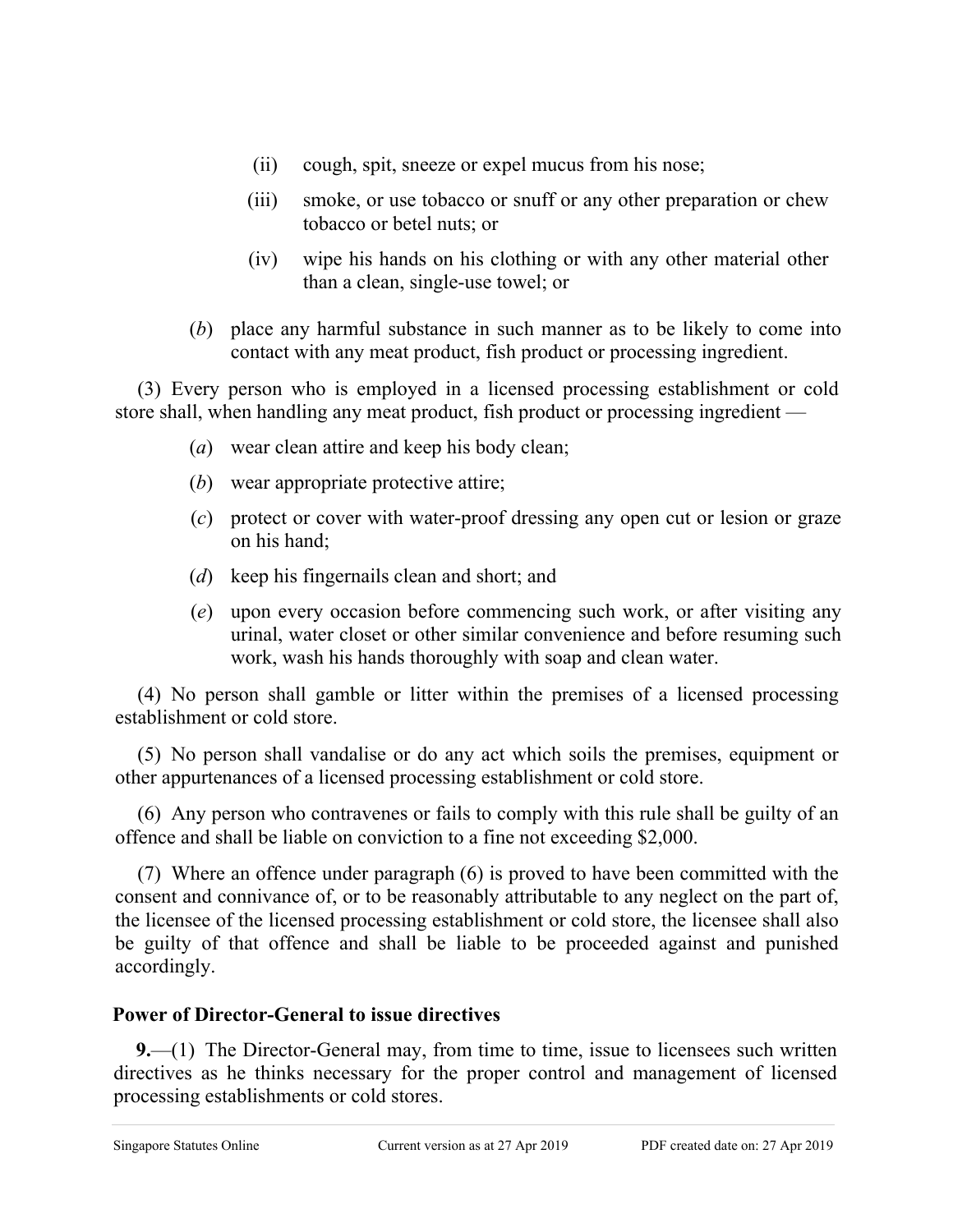(2) Without prejudice to the generality of paragraph (1), the Director-General may issue written directives —

- (*a*) regulating the operation or functioning of licensed processing establishments or cold stores;
- (*b*) requiring licensees to implement such quality assurance programmes as the Director-General thinks fit;
- (*c*) prescribing standards to regulate the exposure of meat products or fish products to microbial and chemical contaminants;
- (*d*) regulating the manner in which any meat product or fish product that has been processed in a licensed processing establishment is packed and labelled;
- (*e*) regulating the use of processing ingredients and any substance or material used in connection with the marking, tagging, packing or labelling of meat products or fish products in a licensed processing establishment or cold store;
- (*f*) prohibiting the keeping or use in a licensed processing establishment or cold store of any meat product, fish product or processing ingredient that is, or that the Director-General has reasonable cause to believe to be, adulterated, contaminated or otherwise unfit for human consumption;
- (*g*) prohibiting the keeping or use in a licensed processing establishment or cold store of any harmful substance; and
- (*h*) requiring the licensee to furnish at such times and in such manner as the Director-General may specify, such information as the Director-General may require relating to the operation and functioning of the licensed processing establishment or cold store.

(3) Where the Director-General has reason to believe that any meat product or fish product which has been processed in a licensed processing establishment is adulterated, contaminated or otherwise unfit for human consumption, the Director-General may issue a written directive to the licensee of the processing establishment requiring the licensee to forthwith recall all stocks and to cease the sale, supply or distribution, of the meat product or fish product.

(4) Any licensee who, without lawful excuse, fails to comply with any written directive issued under this rule shall be guilty of an offence and shall be liable on conviction to a fine not exceeding \$10,000.

### **Offences to be compoundable**